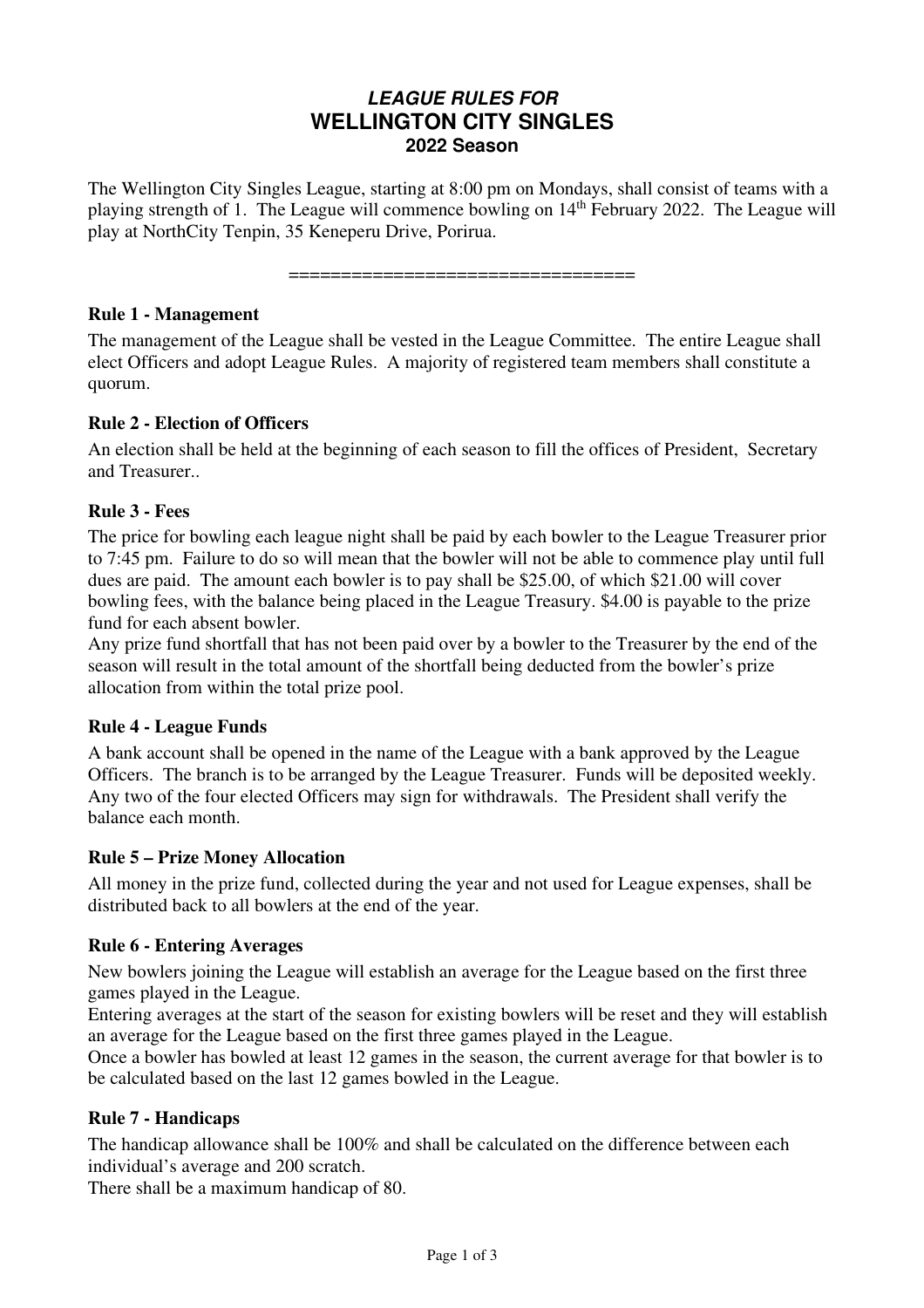# **Rule 8 - Tardy Player**

A tardy player shall be permitted to begin bowling from the first frame with the score to count, provided the match has not progressed beyond the third frame.

# **Rule 9 – Dress Code**

A tidy standard of dress is required. i.e. No singlets or ripped/dirty jeans. A WCS league bowling shirt or representative league shirt is preferred

## **Rule 10 – Injured Player**

The TBA tournament conditions and general playing rules shall apply to this league unless stipulated differently in these rules.

## **Rule 11 - Position Standings**

Position standings shall be determined on the basis of points won and lost. Two points will be awarded for each game won and two points will be awarded for the higher series, including handicap, in the match.

In the event of a tie, in the same game or series, points will be divided equally between the bowlers.

## **Rule 12 - Replacement Bowler**

A replacement bowler that enters the competition after the season is in progress shall assume the position standing and points of the bowler they replace. A new bowler that enters the competition after the season is in progress shall start with points of the lowest bowler.

## **Rule 13 - Awards**

A player cannot receive end of year awards, in the same category, for both scratch and handicap. If this situation arises the next highest scratch shall receive the award.

## **Rule 14 - Byes and Forfeitures**

When a bye or forfeiture occurs due to any reason whatsoever, the bowler that is present and not at fault must bowl any and all games. They must be bowled as if they were actually contested When a bowler has a bye the bowler present and ready to bowl must bowl their average less 10 points in order to receive points. Any points not won by the bowler shall not be credited to the absent bowler.

When a bowler forfeits a match, they are still responsible for the prize fund fees of \$4.00. If a bowler arrives to bowl more than 15 minutes after the start of play, they will forfeit the match.

# **Rule 15 - Protest**

Any protest affecting the eligibility of general playing rules must be confirmed in writing to a responsible League Officer or Area Association official no later than 72 hours after the series in which it occurred has been bowled. If no written protest is entered prior to the expiration of the 72 hour period the series must stand as bowled.

If a check is made of the records of one bowler in support of the protest, then a check must be made of records of all other bowlers in the League.

## **Rule 16 – Pre-Bowl**

Any prebowls must not be on the same pair of lanes as a previous set of games. Consecutive weeks of prebowling during a single session must change pairs for every three-game block. A bowler will be able to record one emergency prebowl. Bowler must advise league committee prior to the start of bowling or a blind score will be used. If you have prebowled for a date, you cannot turn up to bowl league, discarding your prebowl, if your circumstances change.

Prebowling is not permitted for the League Championships and mini tournaments.